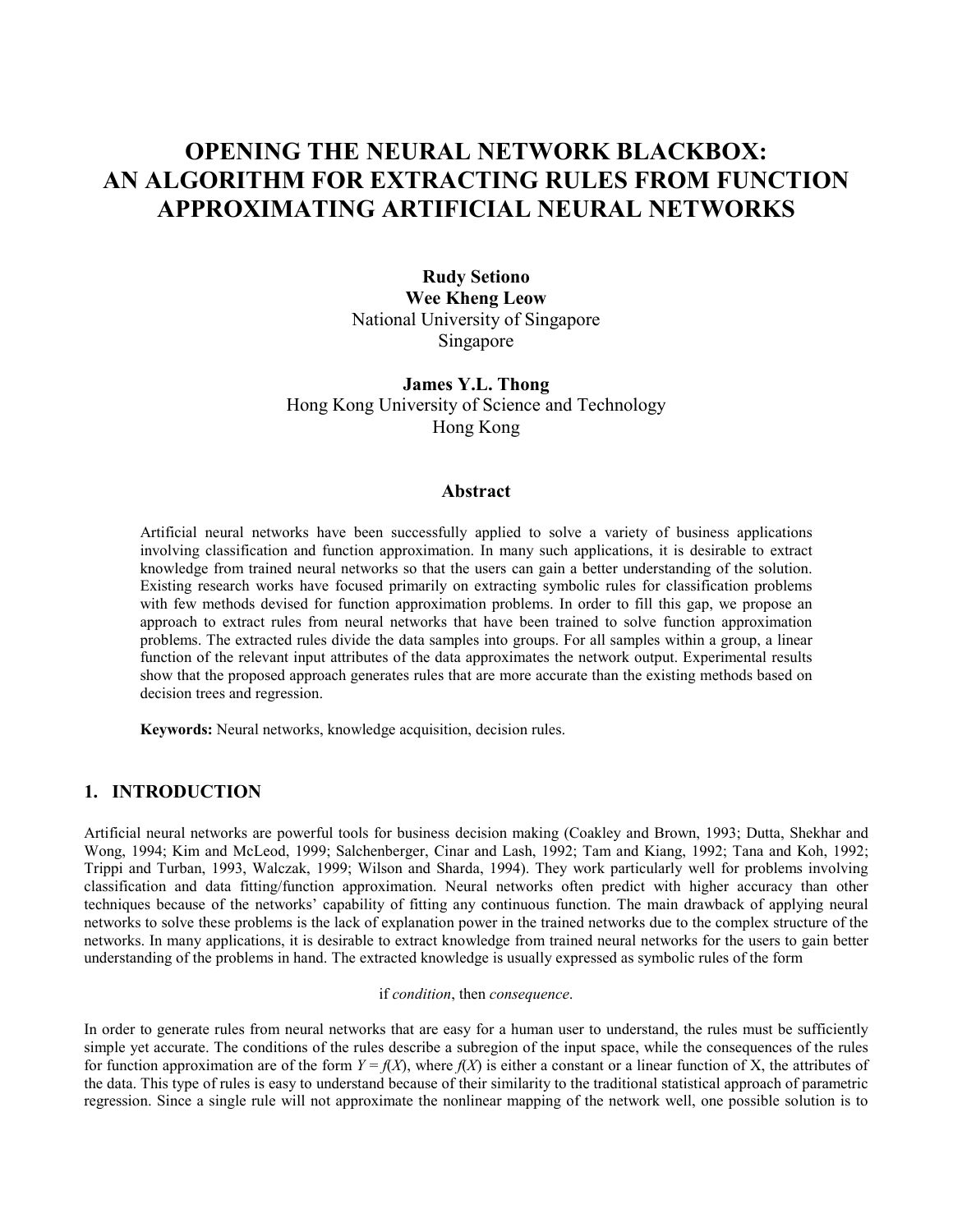divide the input space of the data into subregions. Prediction for all samples in the same subregion will be performed by a single linear equation whose coefficients are determined by the weights of the network connections. With finer division of the input space, more rules are produced and each rule can approximate the network output more accurately. However, in general, too many rules − with each rule applying to only a small number of samples − do not provide meaningful or useful knowledge to the user. Hence, a balance must be achieved between rule accuracy and rule simplicity.

Most existing research works have focused on extracting symbolic rules for solving classification problems where the network outputs are discrete. A function approximation problem, on the other hand, has continuous output. The existing literature shows that only a few methods have been devised to extract rules from trained neural networks for function approximation (Tickle, Andrews, Golea and Diederich, 1998). To address this deficiency in research, this article proposes a new method called REFANN.

The REFANN (Rule Extraction from Function Approximating Neural Networks) method produces rules that are almost as accurate as the networks from which the rules are extracted. For some problems, there are sufficiently few rules that useful knowledge about the problem domain can be gained. REFANN works on a network with a single hidden layer and one linear output unit. To reduce the number of rules and to simplify the rule conditions, redundant network input units and hidden units are removed by pruning. The continuous activation function of each hidden unit is then approximated by a 3-piece linear function. The various combinations of the approximating linear functions divide the input space into subregions such that the function values for all inputs in the same subregion can be computed by a predicting linear function of the inputs. Extensive experiments have been performed and the results show that REFANN's accuracy in function approximation is better than those of existing methods based on decision trees and regression.

This article is organized as follows. Section 2 describes the network architecture and the training algorithm. Section 3 describes how the nonlinear activation function of a hidden unit is approximated by a piecewise linear function. Illustrative examples and results from our experiments are presented in Sections 4 and 5. Finally, in Section 6, we discuss future works and conclude the article.

## **2. NEURAL NETWORK ARCHITECTURE AND TRAINING**

The neural network consists of one layer of N input units, a layer of *H* nonlinear hidden units and one output unit (Pendharkar and Rodger, 1999). Given an *N*-dimensional input pattern  $p$ ,  $p = 1, 2,..., P$ , the network's hidden unit activation value  $A_{ip}$  and output unit value  $\widetilde{y}_p$  are computed as follows:

$$
\widetilde{\mathcal{Y}}_p = \sum_{i=1}^H \mathcal{V}_i A_{ip} \tag{1}
$$

$$
A_{ip} = h \left( \sum_{j=1}^{N} w_{ij} I_{jp} \right) \tag{2}
$$

where  $I_{in}$  is the value of input unit *j* of pattern *p*,  $w_{ii}$  is the weight of the connection from input unit *j* to hidden unit *i*,  $v_i$  is the weight of the connection from hidden unit *i* to the output unit, and  $h(x)$  is the hyperbolic tangent function  $tanh(x) = (e^x - e^{-x})/$  $(e^x + e^{-x})$ . Let  $y_p$  be the target function value for input pattern *p*. We train a network such that the following augmented error function is minimized:

$$
F(w,v) = \sum_{p=1}^{P} (\widetilde{y}_p - y_p)^2 + \theta(w,v)
$$
\n(3)

$$
\theta(w,v) = \varepsilon \left( \sum_{i=1}^{H} \sum_{j=1}^{N} \frac{w_{ij}^2}{1 + w_{ij}^2} + \sum_{i=1}^{H} \frac{v_i^2}{1 + v_i^2} + \sum_{i=1}^{H} \sum_{j=1}^{N} w_{ij}^2 + \sum_{i=1}^{H} v_i^2 \right)
$$
(4)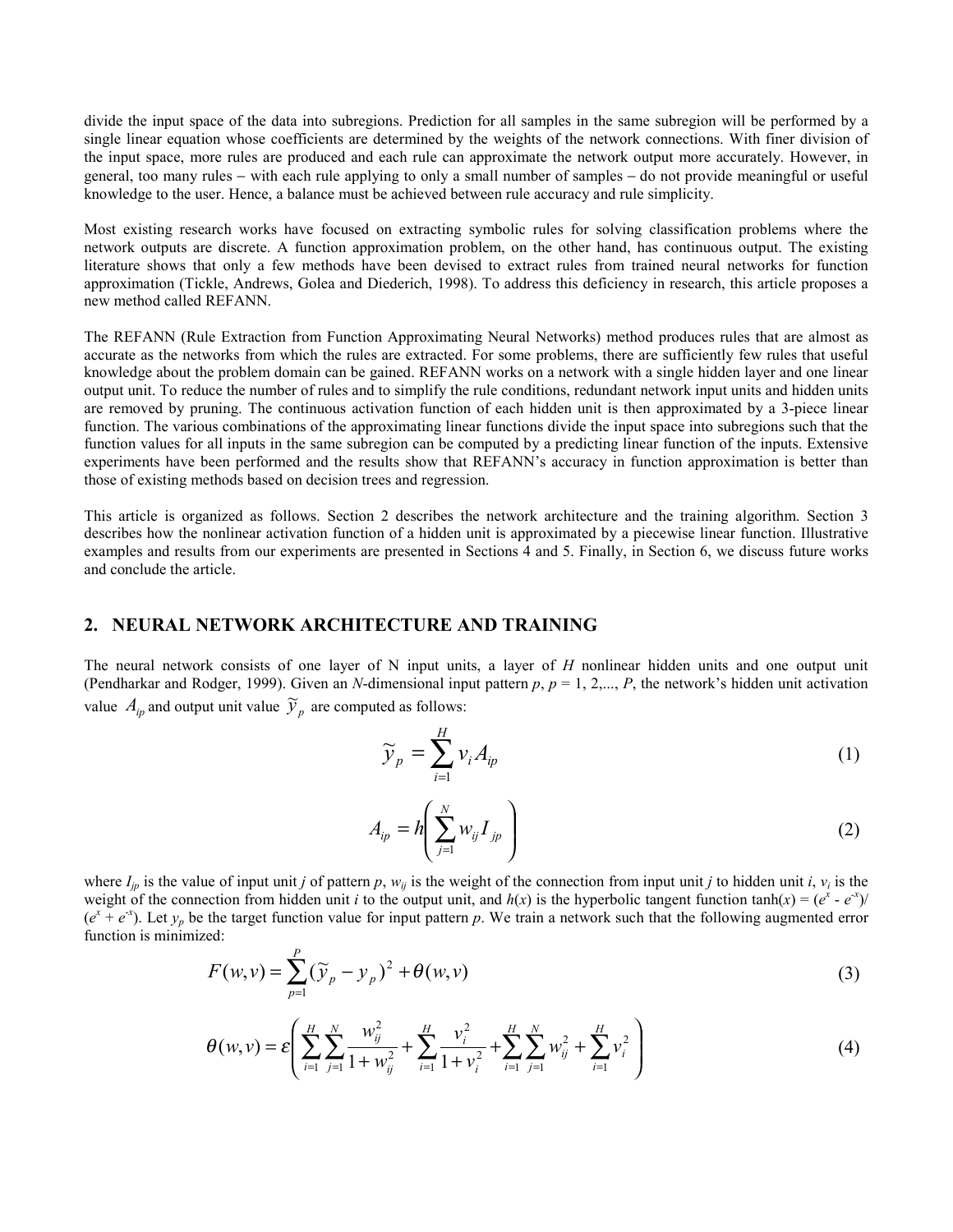where  $\varepsilon$  is a small positive penalty parameter. The penalty term  $\theta(w, v)$  is added to the usual sum of squared errors function so that unnecessary network connections will have small weights.

After training the network, a pruning algorithm (Hertz, Krogh and Palmer, 1991) is applied to remove redundant hidden units and irrelevant input attributes. The pruning algorithm removes an input or a hidden unit from the network if the removal does not deteriorate the network's prediction accuracy on the training samples. Removal of excessive units is crucial in obtaining a concise set of extracted rules. It should be noted that the rule extraction algorithm described in this article works on networks that have been pruned by any network pruning algorithm as well as unpruned networks.

Once a network that predicts the training samples with satisfactory accuracy has been obtained, its hidden unit activation function tanh(*x*) is approximated by a 3-piece linear function. The next section describes how this approximation is computed.

#### **3. APPROXIMATING HIDDEN UNIT ACTIVATION FUNCTION**

Since the hidden unit activation function  $h(x) = \tanh(x)$  is antisymmetric, it is sufficient to illustrate how the approximation is done just for the nonnegative values of x. The function  $h(x)$  can be approximated by a piecewise linear function as follows. Suppose that the input *x* ranges from 0 to  $x_m$ . A simple and convenient approximation of  $h(x)$  is to over-estimate it by a piecewise linear function  $L(x)$  as shown in Figure 1.



**Figure 1. The function tanh(***x***) (solid curve) for**  $x \in [0, x_m]$  **is approximated by the** piecewise linear function  $L(x)$  (dashed lines)

To ensure that  $L(x)$  is larger than  $h(x)$  everywhere between 0 to  $x_m$ , the line on the left should intersect the coordinate  $(0, 0)$ with a gradient of  $h'(0) = 1$ , and the line on the right should intersect the coordinate  $(x_m, h(x_m))$  with a gradient of  $h'(x_m) = 1$   $h^2(x_m)$ . Thus,  $L(x)$  can be written as

$$
L(x) = \begin{cases} x & \text{if } 0 \le x \le x_0 \\ h(x_m) - (x_m - x)h^{'}(x_m) & \text{if } x > x_0 \end{cases}
$$
 (5)

The point of intersection  $x_0$  of the two lines is given by

$$
x_0 = \frac{h(x_m) - x_m h'(x_m)}{h^2(x_m)}
$$
(6)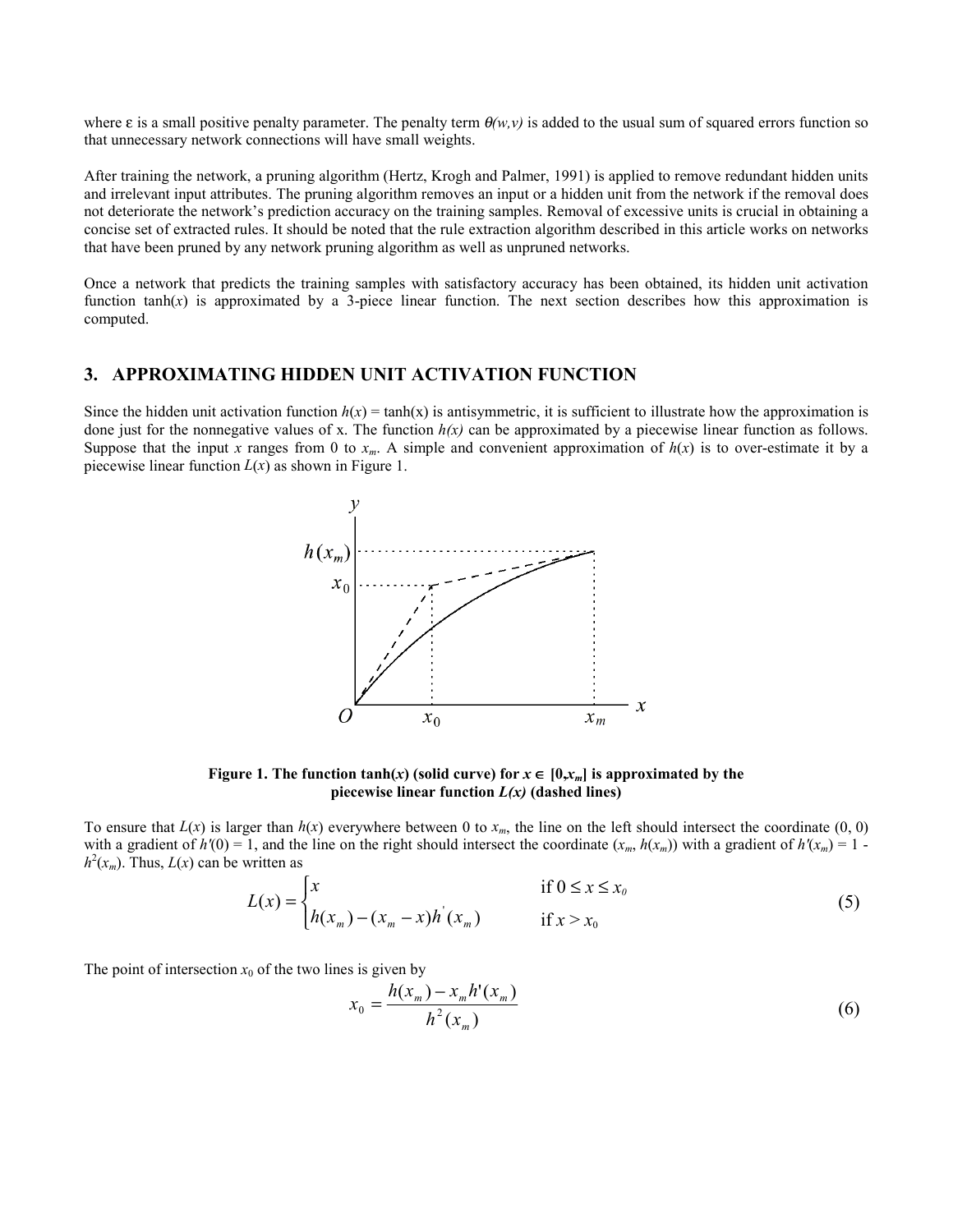The total error *E* of estimating  $h(x)$  by  $L(x)$  is given by

$$
E = \int_0^{x_m} (L(x) - h(x))dx
$$
  
=  $\frac{1}{2} [x_0^2 + (x_m - x_0)(x_0 + h(x_m))] - \ln \cosh x_m$  (7)  
 $\rightarrow -\frac{1}{2} - \ln 0.5$  as  $x_m \rightarrow \infty$ 

That is, the total error is bounded by a constant value.

## **4. RULE GENERATION**

REFANN generates rules from a neural network as follows:

- 1. Train and prune a network with one hidden layer and one output unit.
- 2. For each hidden unit  $i = 1, 2, \dots, H$ :
	- a. Determine  $x_{im}$  from the training samples and compute  $x_{i0}$  (Eqn. 6).
	- b. Define the 3-piece approximating linear function  $L<sub>i</sub>(x)$  as:

$$
L_i(x) = \begin{cases} -h(x_{im}) + (x_{im} + x)h'(x_{im}) & \text{if } x < -x_{i0} \\ x & \text{if } -x_{i0} \le x \le x_{i0} \\ h(x_{im}) - (x_{im} - x)h'(x_{im}) & \text{if } x > x_{i0} \end{cases}
$$

- 3. Using the pair of points  $x_{i0}$  and  $x_{i0}$  of function  $L_i(x)$ , divide the input space into  $3^H$  subregions.
- 4. For each non-empty subregion, generate a rule as follows:
	- a. Define a linear equation that approximates the network's output for input sample *p* in this subregion as the *consequence* of the extracted rule:

$$
\widetilde{\gamma}_p = \sum_{i=1}^H v_i L_i(s_{ip}) \tag{8}
$$

$$
S_{ip} = \sum_{j=1}^{N} w_{ij} I_{jp}
$$
 (9)

- b. Generate the rule *condition*:  $(C_1 \text{ and } C_2 \text{ and } \cdots C_H)$ , where  $C_i$  is either  $s_{in} < x_{i0}$ ,  $\cdots < x_{i0} \leq s_{in} \leq x_{i0}$ , or  $s_{in} > x_{i0}$ .
- 5. (Optional step) Apply C4.5 (Quinlan, 1993) to simplify the rule conditions.

In general, a rule condition  $C_i$  is defined in terms of the weighted sum of the inputs  $s_{ip}$  (Eqn. 9) which corresponds to an oblique hyperplane in the input space. This kind of rule condition can be difficult for the users to understand. In many cases, the oblique hyperplanes can be replaced by hyperplanes that are parallel to the axes without affecting the prediction accuracy of the rules on the data set. Consequently, the hyperplanes can be defined in terms of only the inputs and are easier to understand. Such replacements of the rule conditions are achieved using C4.5. C4.5 is an induction algorithm which generates decision trees and decision rules for classification problems (Quinlan, 1993).

The following examples of applying REFANN on two different data sets illustrate the working of REFANN in more details. The input attributes of the first data set are continuous, while those of the second data set are mixed, discrete and continuous. Both data sets are publicly available from the University of California, Irvine repository (Blake and Merz, 1998). These two problems are selected because the pruned networks have few hidden units. The networks and extracted rules are also more accurate than other methods reported in the literature.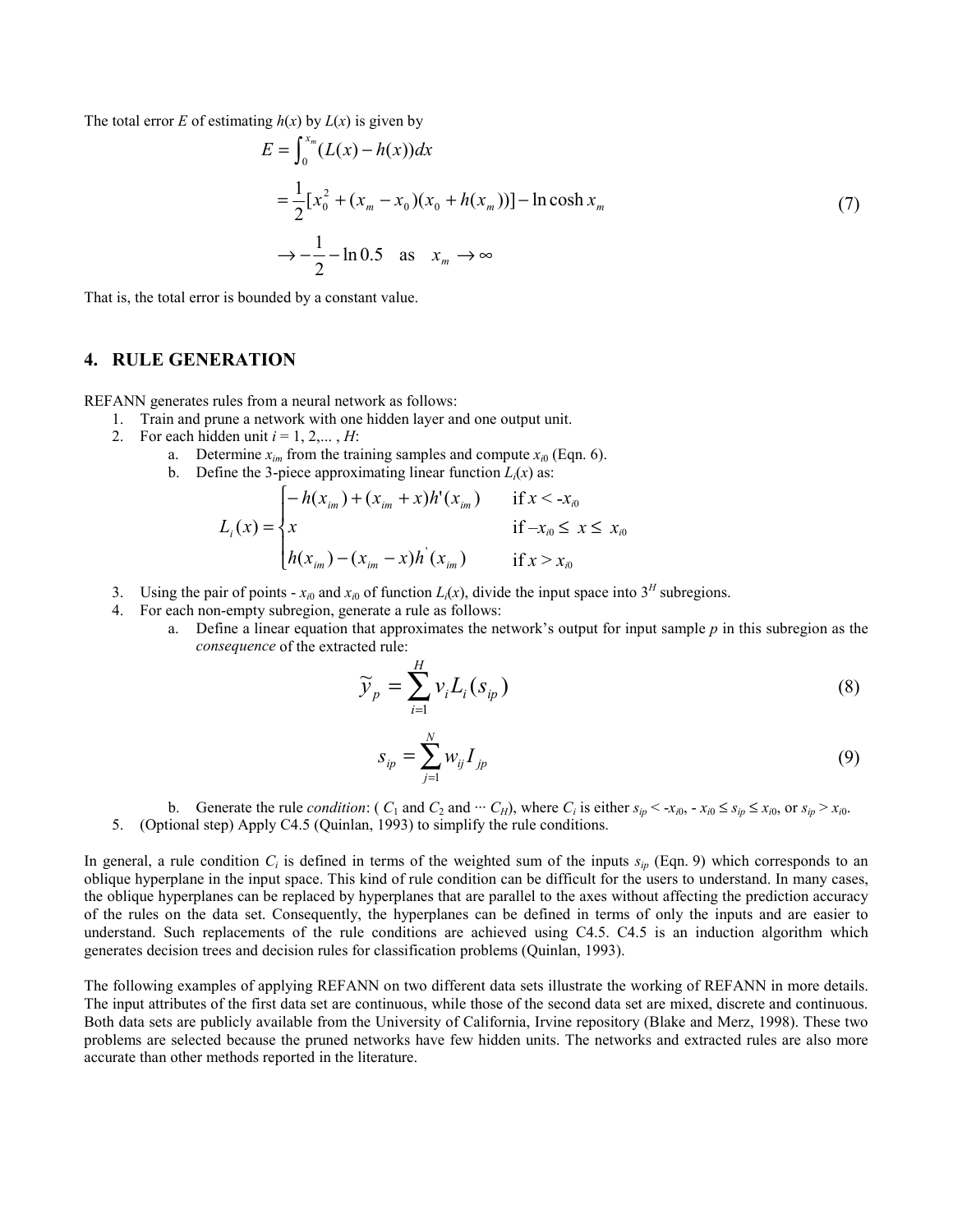#### **4.1 Example 1: CPU-Performance**

The data set has 6 continuous attributes: (1) MYCT: machine cycle time, (2) MMIN: minimum main memory, (3) MMAX: maximum main memory, (4) CACH: cache memory, (5) CHMIN: minimum channels, and (6) CHMAX: maximum channels. The goal is to predict the CPU's relative performance based on the other computer characteristics (Ein-Dor and Feldmesser, 1987). There are 209 samples in the data set. The samples were randomly divided into a set consisting of 167 samples, a cross-validation set consisting of 21 samples, and a test set consisting of 21 samples. The input values are normalized so that they range in the interval [0,1]. A network with 8 hidden units is trained. After pruning, only one hidden unit remains. The connections from input MYCT and CHMIN are also removed, indicating that these input attributes are irrelevant. The weighted inputs  $\sum_j w_{1j}I_{jp}$  for all samples *p* in the training data set are computed. The largest value among these weighted inputs is assigned as the value of  $x_m$  (Step 2(a)) and the value of  $x_0$  is computed according to Eqn. 6. Approximation of the hidden unit activation function separates the samples into 2 groups, those with weighted inputs of less than  $x_0 = -0.7354$  and those with weighted inputs greater than or equal to -0.7354. Hence, we approximate the activation function by a piecewise linear function:

$$
L_1(s_{1p}) = \begin{cases} -0.5693 + 0.2256 s_{1p} & \text{if } s_{1p} < -0.7354 \\ s_{1p} & \text{if } s_{1p} \ge -0.7354 \end{cases}
$$

Since there is only one hidden unit, the predicted output for pattern *p* is simply set to  $\tilde{y}_p = v_1 L_1(s_{1p})$  (Eqn. 8). After rescaling the inputs back to their original values, we obtain the following set of rules:

#### **Rule set 1:**

**Rule 1:** if Region 1, then  $\widetilde{y} = Y_1$ .

**Rule 2:** if Region 2, then  $\widetilde{y} = Y_2$ .

The division of the input data is as follows:

- Region 1: *s*1*<sup>p</sup>* < -0.7354 ⇔ 3.00 MMIN + 2.69 MMAX + 258.10 CACH + 281.53 CHMAX < 111189.41
- Region 2: *s*1*<sup>p</sup>* ≥ -0.7354 ⇔ 3.00 MMIN + 2.69 MMAX + 258.10 CACH + 281.53 CHMAX ≥ 111189.41

and the rule consequences are linear equations  $Y_1$  and  $Y_2$ :

*Y*1 = 4.9616 + 0.0036 MMIN + 0.0032 MMAX + 0.3086 CACH + 0.3366 CHMAX *Y*2 = -453.0270 + 0.0159 MMIN + 0.0143 MMAX + 1.3662 CACH + 1.4903 CHMAX

The boundary between Region 1 and Region 2 can be approximated by rule conditions from C4.5 (Step 5) which do not involve any network weights. All training samples *p* with a weighted sum *s*1*<sup>p</sup>* less than -0.7354 are labeled "Region 1", while all others are labeled "Region 2". C4.5 generates the following rules:

#### **Rule set 1a:**

| Rule 1:              | if MMAX $\leq$ 24000 and CACH $\leq$ 142, then "Region 1" |
|----------------------|-----------------------------------------------------------|
| Rule 2:              | if MMIN $\leq$ 2300 and CHMAX $\leq$ 38, then "Region 2"  |
| Rule 3:              | if MMAX $>$ 2300, then "Region 2"                         |
| Rule 4:              | if CACH $>$ 142, then "Region 2"                          |
| <b>Default Rule:</b> | "Region 1"                                                |

|                   | <b>RMSE</b> | <b>RRMSE</b> | <b>MAE</b> | <b>RMAE</b> |
|-------------------|-------------|--------------|------------|-------------|
| Pruned network    | 15.82       | 15.76        | 1.52       | 16.03       |
| Rule set 1        | 21.52       | 21.44        | 13.02      | 18.11       |
| Rule set 1a       | 21.52       | 21.44        | 13.02      | 18.11       |
| Linear regression | 42.54       | 42.39        | 35.44      | 49.29       |

Note: RMSE: Root Mean Squared Errors, RRMSE: Relative Root Mean Squared Errors, MAE: Mean Absolute Error, RMAE: Relative Mean Absolute Error.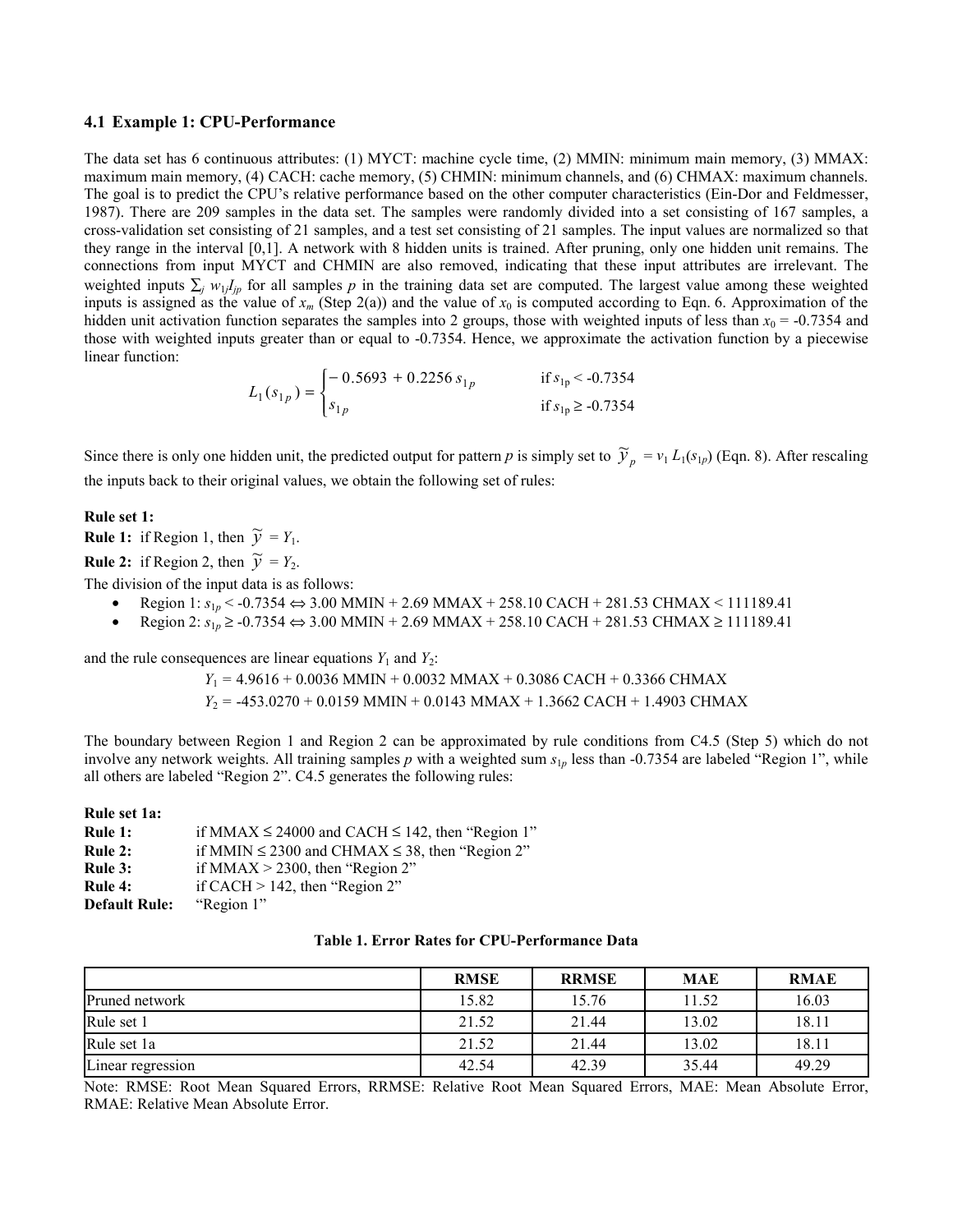The error rates of the network and the rule sets are shown in Table 1. In addition to the Root Mean Squared Errors (RMSE), the table also shows the errors of each model in terms of the Relative Root Mean Squared Errors (RRMSE), Mean Absolute Error (MAE), and Relative Mean Absolute Error (RMAE):

$$
RMSE = \sqrt{\sum_{p=1}^{P} \frac{(\widetilde{y}_p - y_p)^2}{P}}
$$
  
\n
$$
RRMSE = 100 \times RMSE / \sqrt{\sum_{p=1}^{P} \frac{(\overline{y} - y_p)^2}{P}}
$$
  
\n
$$
MAE = \frac{1}{P} \sum_{p=1}^{P} |\widetilde{y}_p - y_p|
$$
  
\n
$$
RMAE = 100 \times MAE / (\frac{1}{P} \sum_{p=1}^{P} |\overline{y} - y_p|)
$$

where  $\tilde{y}_p$  and  $\bar{y}$  are the predicted value for sample p and the average value of all samples, respectively.

We also fit the data using multiple linear regression for comparison. Using the backward regression option of SAS, all attributes except CHMIN are found to contribute significantly to the regression model with the default confidence level of  $\alpha$  $= 0.10$ . This example clearly illustrates the effectiveness of the neural network approach in generating predicting linear equations. Compared to the traditional linear regression approach, the RMSE and MAE of the rules extracted by REFANN are 49% and 63% lower, respectively.

### **4.2 Example 2: AutoMpg Data Set**

The target to be predicted in this problem is the city-cycle fuel consumption of different car models in miles per gallon (Kilpatrick and Cameron-Jones, 1998). The 3 discrete attributes of the data are (1) cylinders with possible values of 3, 4, 5, 6, and 8; (2) model with possible values of 70, 71, 72, 73, 74, 75, 76, 77, 78, 79, 80, 81, and 82; and (3) origin with possible values of 1, 2, and 3. The 4 continuous attributes are (1) displacement, (2) horsepower, (3) weight, and (4) acceleration.

The training data set contains 318 samples, while the cross validation and test sets contain 40 samples each. The binarycoded data required the neural network to have 26 input units. One network input is needed for each possible value of the discrete attributes. The two ordinal discrete attributes cylinders and model are encoded using the thermometer scheme. Using this scheme, the first five network inputs  $I_1$ ,  $I_2$ ,  $I_3$ ,  $I_4$ ,  $I_5$  are assigned the binary input values of  $(0,0,0,0,1)$ ,  $(0,0,0,1,1)$ ,  $(0,0,1,1,1)$ ,  $(0,1,1,1,1)$  and  $(1,1,1,1,1)$  if the number of cylinders is 3, 4, 5, 6, or 8, respectively. The attribute model requires 13 network inputs,  $I_6$ , ...,  $I_{18}$ . The network inputs  $I_{19}$ ,  $I_{20}$ , and  $I_{21}$  are used for the nominal discrete attribute origin. Their input values are  $(0,0,1)$ ,  $(0,1,0)$  and  $(1,0,0)$ , if origin of the car is 1, 2, or 3, respectively. The ranges of the 4 continuous attributes are normalized to [0,1] and 4 network input units  $I_{22}$ ,  $I_{23}$ ,  $I_{24}$ ,  $I_{25}$  are assigned these normalized input values. Finally, input  $I_{26}$ is assigned a constant input value of one for all data samples for the hidden unit bias. With a hidden unit bias, the hyperplane defined by *sip* (Eqn. 9) does not necessarily pass through the origin.

One of the smallest pruned networks has only one hidden unit and 7 input units left. The relevant network inputs and their corresponding attributes in the original data set are the following: (1)  $I_4 = 1$ , iff cylinders is greater than 3, (2)  $I_9 = 1$ , iff model is later than 78, (3)  $I_{11} = 1$ , iff model is later than 76, (4)  $I_{14} = 1$ , iff model is later than 73, (5)  $I_{21} = 1$ , iff origin is 1, (6)  $I_{23}$  is the continuous attribute horsepower, and (7)  $I_{24}$  is the continuous attribute weight.

After approximating the hidden unit activation function by the piecewise linear function, a rule set consisting of just 2 rules is obtained: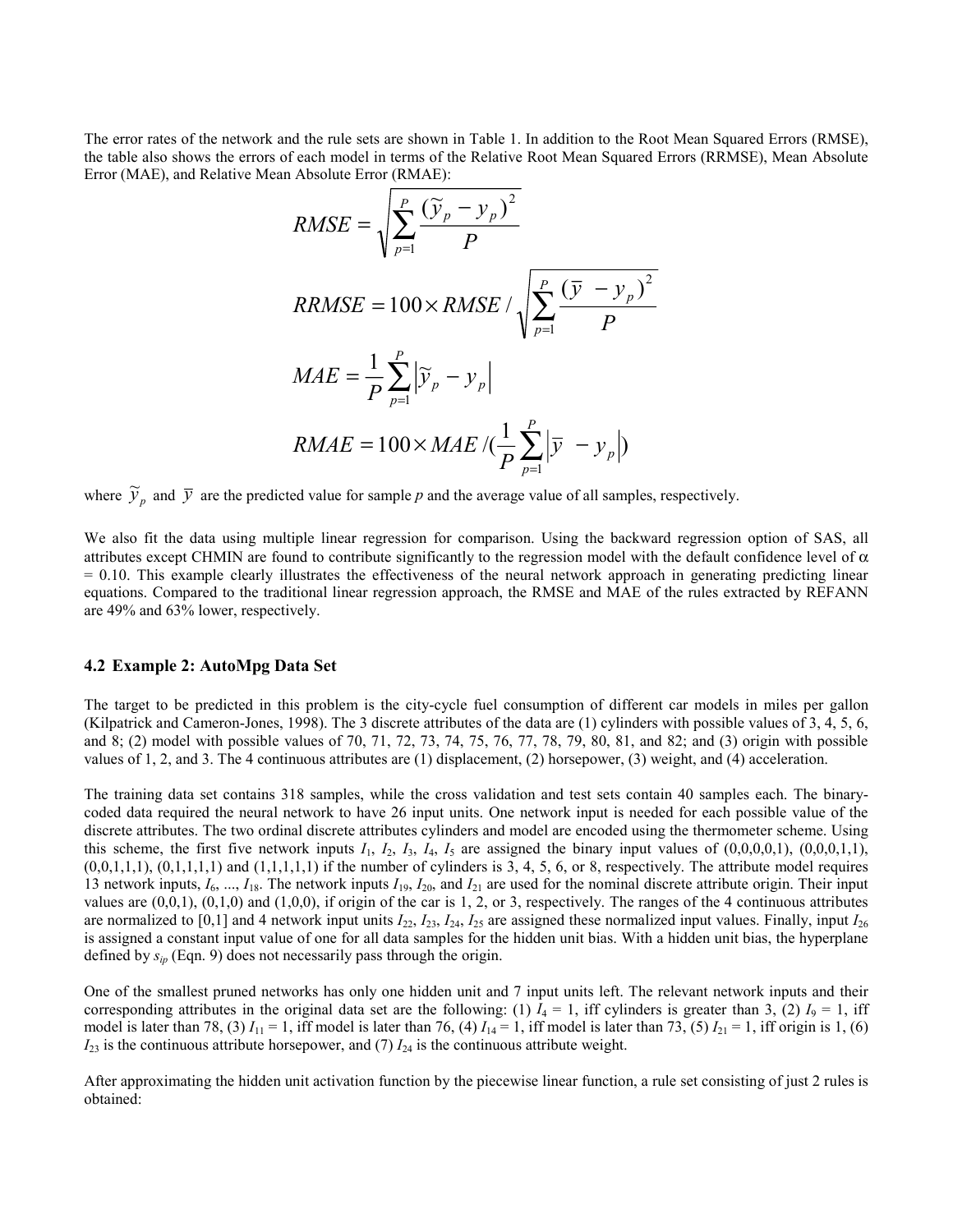## **Rule set 2:**

**Rule 1:** if Region 1, then  $\widetilde{y} = Y_1$ .

**Rule 2:** if Region 2, then  $\widetilde{y} = Y_2$ .

The two subregions of the input space are defined as follows:

- Region 1:  $s_{1p}$  < -0.8873 ⇔ 0.082  $I_4$  + 0.214  $I_9$  + 0.0134  $I_{11}$  + 0.0104  $I_{14}$  0.00164  $I_{21}$  0.003  $I_{23}$  0.0004  $I_{24}$  < -1.7198
- Region 2:  $s_{1p} \ge 0.8873$  ⇔ 0.082  $I_4$  + 0.214  $I_9$  + 0.0134  $I_{11}$  + 0.0104  $I_{14}$  0.00164  $I_{21}$  0.003  $I_{23}$  0.0004  $I_{24}$  ≥ -1.7198

and the two corresponding linear equations are

$$
Y_1 = 16.26 + 0.11 I_4 + 0.28 I_9 + 0.18 I_{11} + 0.14 I_{14} - 0.11 I_{21} - 0.005 I_{23} - 0.001 I_{24}
$$
  

$$
Y_2 = 46.73 + 1.57 I_4 + 4.06 I_9 + 2.54 I_{11} + 1.99 I_{14} - 1.55 I_{21} - 0.066 I_{23} - 0.008 I_{24}
$$

We obtain the following rule set after running C4.5:

**Rule set 2a: Rule 1:** if  $(I_9 = 0)$  and  $(I_{23} > 115)$  and  $(I_{24} > 3432)$ , then  $\widetilde{y} = Y_1$ . **Rule 2:** if  $(I_{11} = 0)$  and  $(I_{24} > 3574)$ , then  $\widetilde{y} = Y_1$ . **Rule 3:** if  $(I_{11} = 0)$  and  $(I_{23} > 130)$ , then  $\tilde{y} = Y_1$ . **Rule 4:** if  $(I_{23} \le 98)$ , then  $\widetilde{y} = Y_2$ . **Rule 5:** if ( $I_{23} \le 130$ ) and ( $I_{24} \le 3432$ ), then  $\widetilde{y} = Y_{2}$ . **Rule 6:** if  $(I_{11} = 1)$  and  $(I_{24} \le 3432)$ , then  $\tilde{y} = Y_2$ . **Rule 7:** if  $(I_{11} = 1)$  and  $(I_{23} \le 115)$ , then  $\tilde{y} = Y_2$ . **Rule 8:** if  $(I_9 = 1)$ , then  $\widetilde{y} = Y_2$ . **Default rule:**  $\widetilde{y} = Y_2$ .

We can rewrite the conditions of Rule set 2a in terms of the original attributes of the data and obtain the following equivalent set of rules:

**Rule set 2b:**

| Rule 1:                                      | if (model is 78 or earlier) and (horsepower is greater than 115) and (weight is greater than 3432), then $\tilde{y} = Y_1$ . |
|----------------------------------------------|------------------------------------------------------------------------------------------------------------------------------|
| Rule 2:                                      | if (model is 76 or earlier) and (weight is greater than 3574), then $\widetilde{v} = Y_1$ .                                  |
| Rule 3:                                      | if (model is 76 or earlier) and (horsepower is greater than 130), then $\widetilde{v} = Y_1$ .                               |
| Rule 4:                                      | if (horsepower is less than or equal to 98), then $\widetilde{v} = Y_2$ .                                                    |
| Rule 5:                                      | if (horsepower is less than or equal to 130) and (weight is less than or equal to 3432), then $\tilde{v} = Y_2$ .            |
| Rule 6:                                      | if (model is later than 76) and (weight is less than or equal to 3432), then $\widetilde{y} = Y_2$ .                         |
| Rule 7:                                      | if (model is later than 76) and (horsepower is less than or equal to 115), then $\widetilde{v} = Y_2$ .                      |
| Rule 8:                                      | if (model is later than 78), then $\widetilde{y} = Y_2$ .                                                                    |
| <b>Default rule:</b> $\widetilde{y} = Y_2$ . |                                                                                                                              |
|                                              |                                                                                                                              |

|  |  |  |  |  | Table 2. Error Rates for the AutoMpg Data |
|--|--|--|--|--|-------------------------------------------|
|--|--|--|--|--|-------------------------------------------|

|                   | <b>RMSE</b> | <b>RRMSE</b> | <b>MAE</b> | <b>RMAE</b> |
|-------------------|-------------|--------------|------------|-------------|
| Pruned network    | 2.91        | 35.31        | 2.03       | 29.62       |
| Rule set 2        | 3.00        | 36.33        | 2.07       | 30.10       |
| Rule sets 2a/2b   | 3.00        | 36.36        | 2.07       | 30.18       |
| Linear regression | 3.65        | 44.25        | 2.85       | 41.53       |

Note. RMSE: Root Mean Squared Errors, RRMSE: Relative Root Mean Squared Errors, MAE: Mean Absolute Error, RMAE: Relative Mean Absolute Error.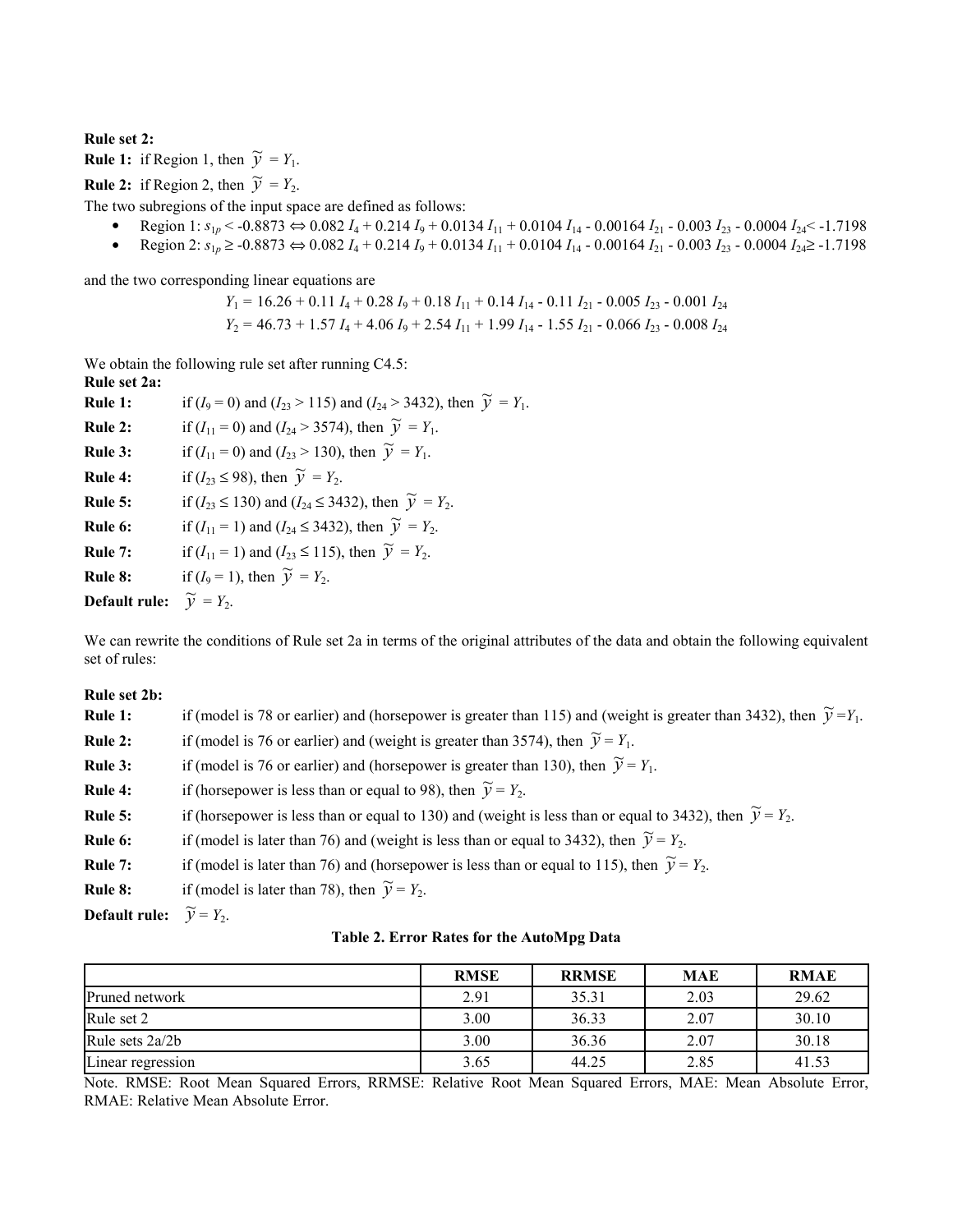Table 2 shows the error rates of the network and the rule sets. The errors of Rule set 2 are higher than those of the network due to the approximation of the hidden unit activation function. One of the samples in the test data set that falls in Region 1 is misclassified by Rule sets 2a/2b. This explains the small difference in the errors of Rule set 2 and those of Rule sets 2a/2b. The results from linear regression are also shown in Table 2 for comparison. The multiple linear regression model has 14 parameters that are significant at  $\alpha = 0.10$ . Fitting the data with more input attributes, however, does not give a better model as shown by the root mean squared error (RMSE) and mean absolute error of this model (MAE). By using a pruned neural network to divide the input space into two regions and having a linear equation in each of these regions for prediction, the RMSE and MAE are reduced by 18% and 27%, respectively.

# **5. EXPERIMENTAL RESULTS**

The REFANN method has been tested on 10 function approximation problems from various domains. The data sets (see Table 3) are downloaded from http://www.ncc.up.pt/~ltorgo/Research/. These data sets are also available from the UCI repository (Blake and Merz, 1998).

| <b>Name</b>     | No. of samples | <b>Attributes</b> | <b>Prediction task</b>                        |
|-----------------|----------------|-------------------|-----------------------------------------------|
| Abalone         | 4177           | 1 D, 7 C          | age of abalone specimens                      |
| Artificial1     | 5000           | 10 C              | artificially created data set                 |
| Artificial2     | 5000           | 10 <sub>C</sub>   | artificially created data set                 |
| Auto-loss       | 164            | 11 D, 14 C        | average loss payment per insured vehicle year |
| Auto-mpg        | 392            | 3 D, 4 C          | car fuel consumption                          |
| Auto-price      | 159            | 14 C              | car price                                     |
| CPU-performance | 209            | 6 C               | relative CPU performance                      |
| Housing         | 506            | 1 D, 12 C         | median value of homes in Boston suburbs       |
| Servo           | 167            | 4 D               | response time of a servomechanism             |
| Wpbc            | 194            | 32 C              | recurrence time of breast cancer              |

**Table 3. Data Sets Used in the Experiments** 

Note:  $D =$  discrete attribute,  $C =$  continuous attribute.

A ten-fold cross validation evaluation was conducted on each data set. The data were randomly divided into 10 subsets of equal size. Eight subsets were used for network training, one subset for deciding when network pruning should terminate, and one subset for measuring the predictive accuracy of the pruned network and the rules. This procedure was repeated 10 times so that each subset was tested once.

The same experimental settings were used for all the 10 problems. The networks started with 8 hidden units and the penalty parameter ε was set to 0.5. Network pruning was terminated if removal of a hidden unit or an input unit caused the accuracy of the resulting network on the cross-validation samples to drop by more than 5%. The coding scheme for the input data was as follows. One input unit was assigned to each continuous attribute in the data set. The values of the continuous attributes were normalized so that they ranged in the interval [0,1]. Discrete attributes were binary-coded. A discrete attribute with *D* possible values was assigned *D* network inputs, except when *D* = 2, where 1 input unit was sufficient.

The results are summarized in Table 4. The average MAEs of the unpruned neural networks (NN), pruned networks (PNN), and the extracted rules (Rules) are shown. The table also shows the average number of hidden units in the pruned networks. Since the hyperbolic tangent activation function is approximated by a 3-piece linear function, a pruned network with *H* hidden units may generate up to 3<sup>H</sup> combinations of linearized activations. The last column of Table 4 shows the number of combinations that are actually represented by the data. This figure corresponds to the average number of linear equations generated to approximate the network output.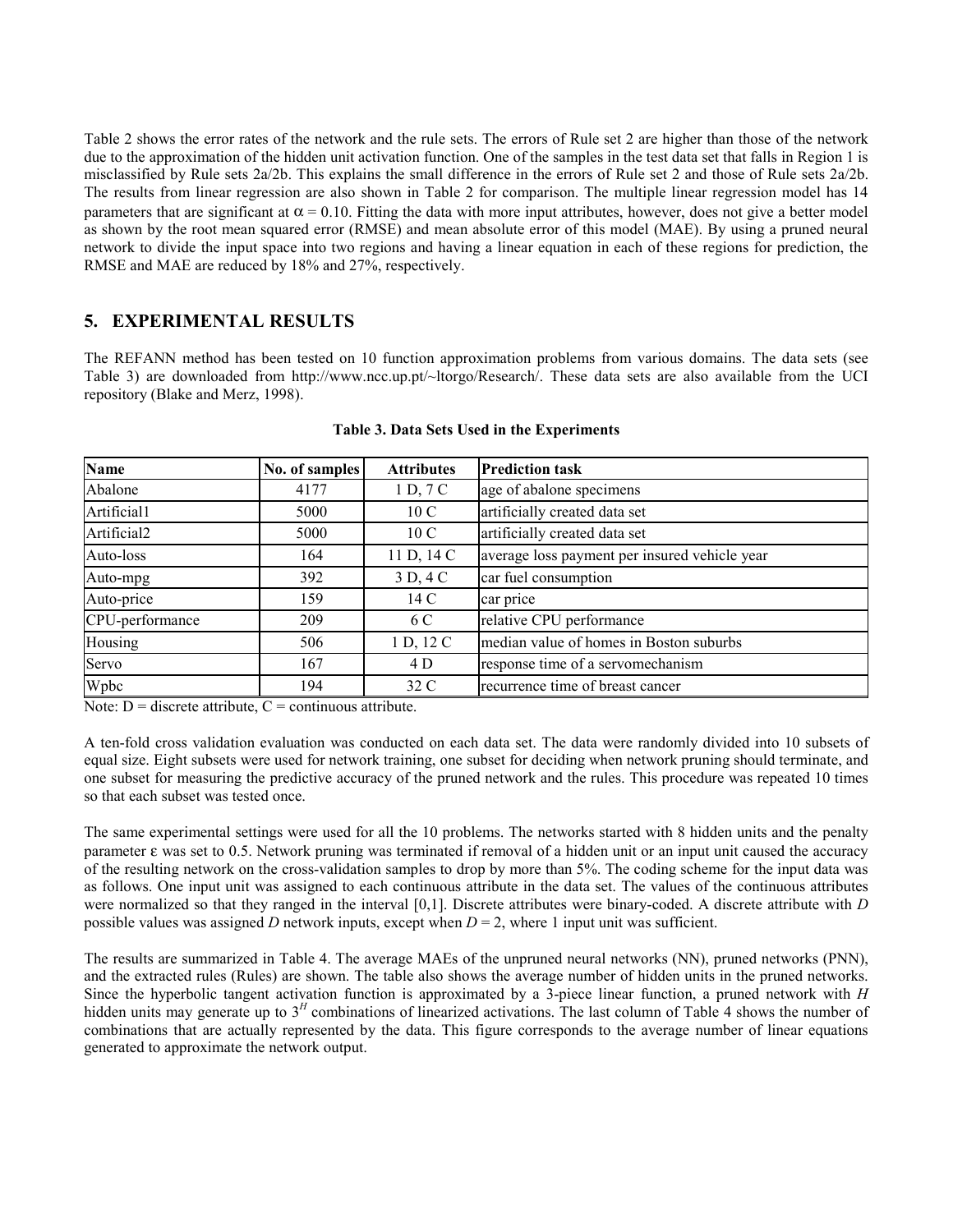|                 | NN<br><b>PNN</b> |                  |         |           | <b>Rules</b> | <b>Hidden units</b> |      | No. of rules |       |           |
|-----------------|------------------|------------------|---------|-----------|--------------|---------------------|------|--------------|-------|-----------|
| Data Set        | Mean             | <b>Std. Dev.</b> | Mean    | Std. Dev. | Mean         | Std. Dev.           | Mean | Std. Dev.    | Mean  | Std. Dev. |
| Abalone         | 1.4802           | (0.0598)         | 1.5184  | (0.0759)  | 1.6208       | (0.0770)            | 5.60 | (0.84)       | 22.40 | (7.82)    |
| Artificial1     | 0.8203           | (0.0280)         | 0.8303  | (0.0297)  | 0.8453       | (0.0263)            | 2.00 | (0.00)       | 2.50  | (0.52)    |
| Artificial2     | 1.0166           | (0.0220)         | 1.0293  | (0.0237)  | 1.2434       | (0.0419)            | 5.00 | (0.00)       | 34.80 | (0.42)    |
| Auto-loss       | 12.560           | (3.55)           | 12.030  | (3.50)    | 13.005       | (3.72)              | 3.90 | (0.99)       | 28.90 | (14.07)   |
| Auto-mpg        | 1.7893           | (0.3550)         | 1.8026  | (0.3673)  | 2.1146       | (0.3855)            | 3.30 | (0.67)       | 10.70 | (4.40)    |
| Auto-price      | 1369.04          | (439.7)          | 1379.19 | (395.23)  | 1581.02      | (442.06)            | 3.40 | (1.26)       | 12.30 | (7.04)    |
| CPU-performance | 26.869           | (9.87)           | 27.386  | (10.98)   | 30.034       | (11.17)             | 2.00 | (1.15)       | 5.10  | (1.73)    |
| Housing         | 2.2596           | (0.2446)         | 2.2699  | (0.2583)  | 2.5619       | (0.3120)            | 6.80 | (1.13)       | 67.50 | (26.09)   |
| Servo           | 0.2383           | (0.0647)         | 0.2234  | (0.0542)  | 0.2502       | (0.0607)            | 2.90 | (1.10)       | 8.10  | (4.58)    |
| Wpbc            | 24.782           | (3.93)           | 25.518  | (4.329)   | 25.540       | (4.284)             | 1.00 | (0.00)       | 2.30  | (0.48)    |

**Table 4. Experimental Results of REFANN** 

Note. NN: The average MAE's of unpruned neural networks, PNN: The average MAE's of pruned neural networks, Rules: The average MAE's of extracted rules, Hidden units: The average number of hidden units of the pruned networks, No. of rules: The average number of extracted rules.

The figures in Table 4 suggest that approximation of the hyperbolic tangent activation function by the 3-piece linear function is not appropriate for data sets with highly nonlinear relationship between the inputs and the outputs. The large number of rules and the relatively large difference between the accuracies of the pruned networks and the extracted rules (e.g., Artificial2) indicate such a problem. For these data sets, the networks should be employed when predicting the outputs of new samples.

Comparisons of REFANN with other methods designed to learn continuous target variables are presented in Table 5. The predictive accuracies of three variants of a regression tree generating algorithm called HTL are taken from a paper by Torgo (1997). These methods grow a binary tree by adding nodes to minimize the mean squared errors of the patterns in the leaf nodes. Prediction error is computed as the difference between the actual target value and the average target value of all training samples in the leaf node. Once the tree is fully-grown, predictions are made using different methods. The KR method employs kernel regression with a gaussian kernel function to compute the weights to be assigned to selected samples in a leaf node. The kNN prediction for a sample is computed as the average value of its k nearest neighbors. Each leaf node of the Linear Trees method is associated with a linear regression equation which is used for the prediction for all the samples in the node. Hence, among these three methods, the Linear Trees method is the most similar to REFANN in terms of how the predictions are computed.

|                         | <b>REFANN</b> |           |      | <b>KR</b> Trees |      | <b>kNN</b> Trees | <b>Linear Trees</b> |           |
|-------------------------|---------------|-----------|------|-----------------|------|------------------|---------------------|-----------|
| Data Set                | Mean          | Std. Dev. | Mean | Std. Dev.       | Mean | Std. Dev.        | Mean                | Std. Dev. |
| Abalone                 | 1.6           | (0.1)     | 1.7  | (0.1)           | 1.7  | (0.1)            | 1.8                 | (0.1)     |
| Artificial1             | 0.8           | (0.03)    | 0.9  | (0.0)           | 0.9  | (0.0)            | 0.8                 | (0.0)     |
| Artificial <sub>2</sub> | 1.2           | (0.04)    | 1.1  | (0.0)           | 1.1  | (0.0)            | 1.3                 | (0.1)     |
| Auto-loss               | 13.0          | (3.7)     | 12.3 | (4.5)           | 13.7 | (4.4)            | 105.2               | (34.9)    |
| Auto-mpg                | 2.1           | (0.4)     | 2.4  | (0.4)           | 2.3  | (0.4)            | 18.0                | (5.6)     |
| Auto-price              | 1581          | (442)     | 1637 | (570)           | 1662 | (581)            | 2463                | (518)     |
| CPU-performance         | 30.0          | (11.2)    | 31.2 | (15.1)          | 31.5 | (14.7)           | 35.7                | (11.7)    |
| Housing                 | 2.6           | (0.3)     | 2.8  | (0.5)           | 2.9  | (0.4)            | 3.9                 | (2.7)     |
| Servo                   | 0.25          | (0.06)    | 0.4  | (0.2)           | 0.4  | (0.2)            | 0.9                 | (0.2)     |
| Wpbc                    | 25.5          | (4.3)     | 28.5 | (5.6)           | 28.5 | (5.6)            | 28.2                | (5.6)     |

**Table 5. Comparison of REFANN Performance with Tree Regression Methods** 

Note: The figures shown are the average MAEs and their standard deviations in parentheses.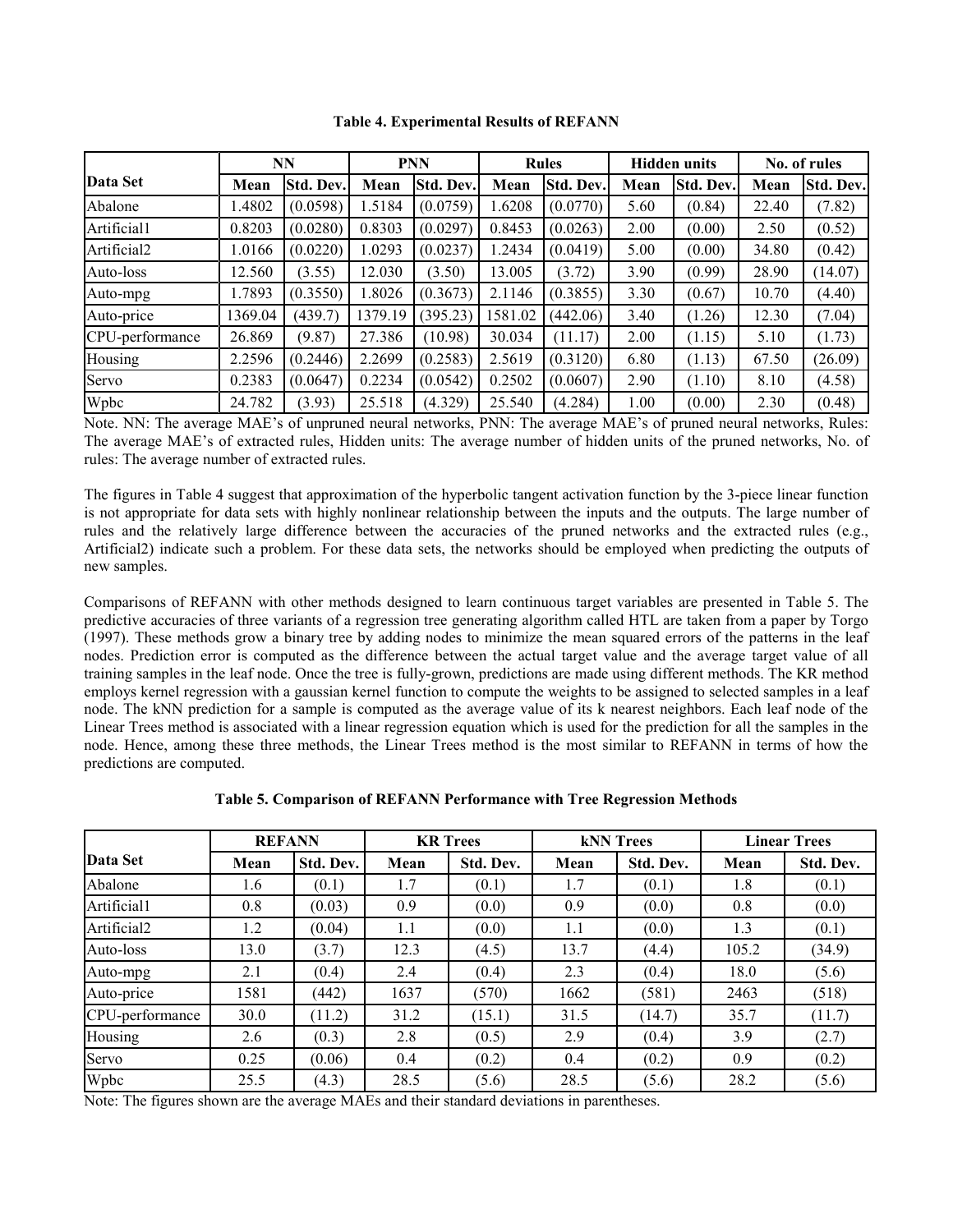From Table 5, we can see that REFANN gives better predictions than the tree regression methods for most of the problems tested. REFANN is as good as or better than Linear Trees for all the problems tested. Large differences in the accuracies of these two methods are found for all problems except Abalone and the two artificial data sets. Compared to KR and kNN, REFANN's error rates are slightly higher on only two of the ten data sets, Artificial2 and Auto-loss.

# **6. CONCLUSION AND FUTURE WORKS**

This article has presented an approach for extracting rules from function approximating neural networks. It is easier to explain the prediction of a data-fitting model in terms of linear equations than the nonlinear mapping of a neural network. Using the weights of a trained network, REFANN attempts to divide the input space of the data into a small number of subregions such that the prediction for the samples in the same subregion can be computed by a single linear equation. REFANN approximates the nonlinear hyperbolic tangent activation function of the hidden units using a simple 3-piece linear function. It then generates rules in the form of linear equations from the trained network. The conditions in these rules divide the input space into one or more subregions. In each subregion, a linear equation approximates the network output. Experiments performed on 10 function approximation problems show that REFANN has very encouraging performance.

By adopting a more sophisticated piecewise linear approximation of the hidden unit activation function, it should be possible to improve REFANN's prediction accuracy. For example, instead of over-estimating the hidden unit activation function, a more accurate approximation would minimize the total absolute error (or total squared errors) between the actual and the approximated activation values.

A second direction for improvement is to reduce the number of extracted rules. In the current implementation, REFANN approximates the activation of a hidden unit independently from those of the other units. A clustering algorithm may be employed to cluster the hidden unit activation values in the *H*-dimensional space. Experiments will be conducted to see if this approach generates fewer rules than does the current approach.

Finally, we note that neural networks have been known to predict with higher accuracy than other data fitting methods such as classical regression, nearest neighbor methods, and regression tree methods. The results from our experiment show that even with the hidden unit activation functions of the networks approximated by piecewise linear functions, the resulting networks still outperform other methods on most of the problems tested.

# **7. REFERENCES**

- Blake, C. L., and Merz, C. J. UCI Repository of Machine Learning Databases, Dept. of Information and Computer Science, University of California, Irvine, 1998, http://www.ics.uci.edu/ ~mlearn/MLRepository.html.
- Coakley, J. R., and Brown, C. E. "Artificial Neural Networks Applied to Ratio Analysis in the Analytical Review Process," *Intelligent Systems in Accounting, Finance and Management* (2), 1993, pp. 19-39.
- Dutta, S., Shekhar, S., and Wong, W. Y. "Decision Support in Non--conservative Domains: Generalization with Neural Networks," *Decision Support Systems* (11:5), 1994, pp. 527-544.
- Ein-Dor, P., and Feldmesser, J. "Attributes of the Performance of Central Processing Units: A Relative Performance Prediction Model," *Communications of the ACM* (30:4), 1987, pp. 308-3177.
- Kim, C. N., and McLeod, R. Jr. "Expert, Linear Models, and Nonlinear Models of Expert Decision Making in Bankruptcy Prediction: A Lens Model Analysis," *Journal of Management Information Systems* (16:1), Summer 1999, pp. 189-206.
- Hertz, J., Krogh, A., and Palmer, R. G. *Introduction to the Theory of Neural Computation*, Lecture Notes Volume 1, Santa Fe Institute, Studies in the Sciences of Complexity, Addison Wesley Publishing Company, California, 1991.
- Kilpatrick, D., and Cameron-Jones, M. "Numeric Prediction Using Instance-based Learning with Encoding Length Selection," *Progress in Connectionist-Based Information Systems,* Springer-Verlag, Singapore, 1998.

Pendharkar, P. C., and Rodger, J. A. "An Empirical Study of Non-binary Genetic Algorithm-based Neural Approaches for Classification," *Proceedings of the Twentieth International Conference on Information Systems*, 1999, pp. 155-165.

Quinlan. R. *C4.5: Programs for Machine Learning*, Morgan Kaufman, San Mateo, CA, 1993.